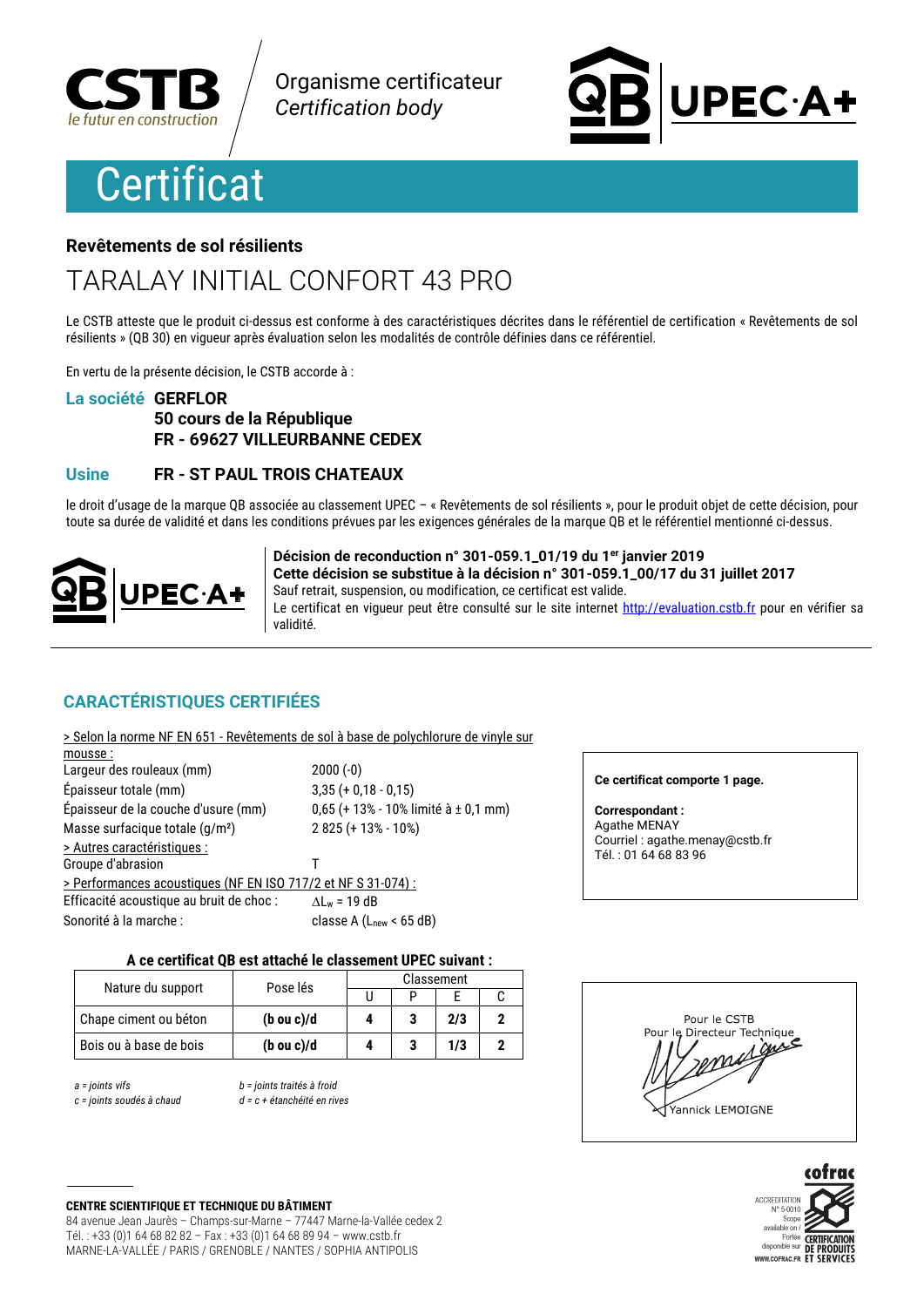

Organisme certificateur **Certification body** 

# **Certificate**

# **PEC·A+**

### **Resilient floor coverings**

# TARAI AY INITIAI CONFORT 43 PRO

CSTB hereby certifies that the above-mentioned product complies with the characteristics described in the certification reference system "Resilient floor coverings" (QB 30) in force, following an assessment performed according to the inspection procedures set out in this reference system.

By virtue of the present decision. CSTB grants:

### **The Company GERFLOR**

### 50 cours de la République FR - 69627 VILLEURBANNE CEDEX

#### **Plant FR - ST PAUL TROIS CHATEAUX**

the right to use the QB mark associated with UPEC classification  $-$  "Resilient floor coverings", for the product covered under this decision, throughout its period of validity and under the conditions stipulated under the general requirements of the QB mark and the above-mentioned reference system.



Certificate n° 301-059.1\_01/19, renewed on January 1st 2019 The current decision cancels and replaces the decision n° 301-059.1 00/17, on July 31st 2017

Except in case of withdrawal, suspension or modification, this certificate is valid. This valid certificate may be watched on the following web site http://evaluation.cstb.fr to check its validity.

### **CERTIFIED CHARACTERISTICS**

|                                                            | > As per Standard NF EN 651 - Polyvinyl chloride floor coverings with foam layer: |
|------------------------------------------------------------|-----------------------------------------------------------------------------------|
| Roll width (mm)                                            | $2000(-0)$                                                                        |
| Total thickness (mm)                                       | $3,35 (+ 0,18 - 0,15)$                                                            |
| Wear layer thickness (mm)                                  | $0,65$ (+ 13% - 10% limited to $\pm$ 0,1 mm)                                      |
| Total mass per unit area (g/m <sup>2</sup> )               | $2825 (+ 13\% - 10\%)$                                                            |
| > Other characteristics:                                   |                                                                                   |
| Wear group                                                 |                                                                                   |
| > Acoustic performances (NF EN ISO 717/2 and NF S 31-074): |                                                                                   |
| Impact sound insulation:                                   | $\Delta L_w = 19$ dB                                                              |
| Walk noise:                                                | classe A $(Lnew < 65 dB)$                                                         |

This certificate comprises 1 page.

Contact: Agathe MENAY Email: agathe.menay@cstb.fr Phone: 01 64 68 83 96

### The following classification UPEC is associated with this QB Certificate:

| Subfloor type      | <b>Roll installation</b> | Classification |  |     |  |
|--------------------|--------------------------|----------------|--|-----|--|
|                    |                          |                |  |     |  |
| Cement or concrete | $(b \text{ or } c)/d$    |                |  | 2/3 |  |
| Wood or wooden     | $(b \text{ or } c)/d$    |                |  | 1/3 |  |

 $a =$  un-welded joints  $c = hot$  welded ioints  $b = cold$  welded joints  $d = c + watertiaht$  edges





**CENTRE SCIENTIFIQUE ET TECHNIQUE DU BÂTIMENT** 84 avenue Jean Jaurès - Champs-sur-Marne - 77447 Marne-la-Vallée cedex 2 Tél.: +33 (0)1 64 68 82 82 - Fax: +33 (0)1 64 68 89 94 - www.cstb.fr MARNE-LA-VALLÉE / PARIS / GRENOBLE / NANTES / SOPHIA ANTIPOLIS